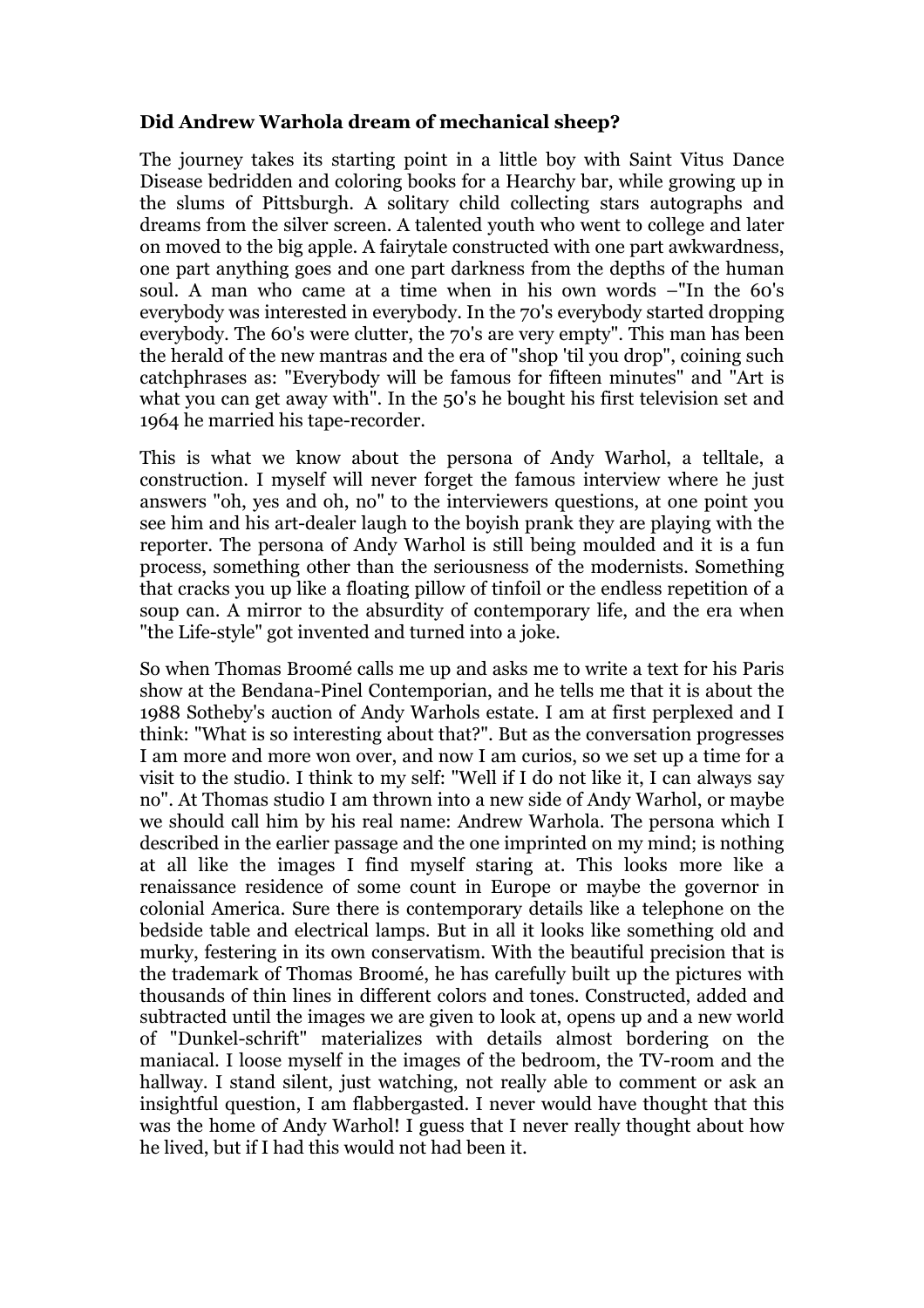After a while I tear myself from the paintings and look at Thomas, he smiles and says –"This happens a lot when people come to visit, I just give them they time they need and stay silent. They look at the work and I look at them, it is very nice. Most of the time I do not get to see the reactions of the viewer". We talk for hours about the different meanings of the paintings from Andrew Warholas home. Thomas has revised his ideas about the pop art icon, –"now I think of him as a very lonely person with self-hatred for his looks, his body, his scars, it is sad in a way".

At Sotheby's there were over ten thousand items being sold of, all from a thirty room townhouse of which Warhola made use of three rooms as living quarters, the rest was packed with paintings, furniture's, cookie jars and collectibles. When I flicker through the catalogue from the sale I am amazed by the diversity of the collection and since I am an Art person; the quality of the modern and contemporary art. All the big names are collected here (all men of course) like: Pollock, Bueys, Duchamp, Picasso, Dali, Basquit, Herring, Clemente and so forth. Names that are so well known that you only need to write out their surname to get across.

Thomas shows me a piece he is working on called "Lots" it is a table crammed with small paintings inspired from the images from the catalogue. Here art history is reinterpreted into a piece about collecting and hording treasures. Thomas tells me he fantasizes that the collector is devouring the pieces like some hungry force, slicing them into mouth size pieces and chewing them up. For me this piece is one of the most congenial works about our time that I have seen in recent years. A time when art left the walls and became a commodity an investment tucked away in heaps somewhere, never to be seen until the collector demises and the heirs open up the treasure vault. Thomas says that he wants to make this table into something like a flea market table. A table where you can still make a bargain and art is affordable. I do not know about that since the prizes he tells me are way over my budget. –"So, what do you think that they should cost than" he asks, "Well maybe around 500€", I say, –"Ok that sounds fair lets make it five hundred for the small ones and go from there", "Cool" I say and hope that his dealer does not have any other thoughts on the subject. A stack of paintings made to be a bargain but with the love and detail of his other paintings is something very generous and when was the last time I heard about a generous art world I think.

The conversation continues and we talk for a short time about the art market and exhibitions Thomas is involved in. To go back to painting and the socalled death of the medium, in Thomas studio it lives and breathes at least. I want to talk more about Andy Warhol, and Thomas tells me that he has done research and read a lot of books on the subject from biographies to exhibition catalogues. "Holy terror" by Bob Collacello he mentions as a favourite, he read the massive Warhol diaries, looked in time capsule no 21 and bought the DVD about Edie Sedgewick to just mention some of the things he tells me about. –"I collect a lot of information that not always seems relevant for the work, I mean what does Edie Sedgewik has to do with Andrew Warhola and his collection, she was dead when he started collecting.